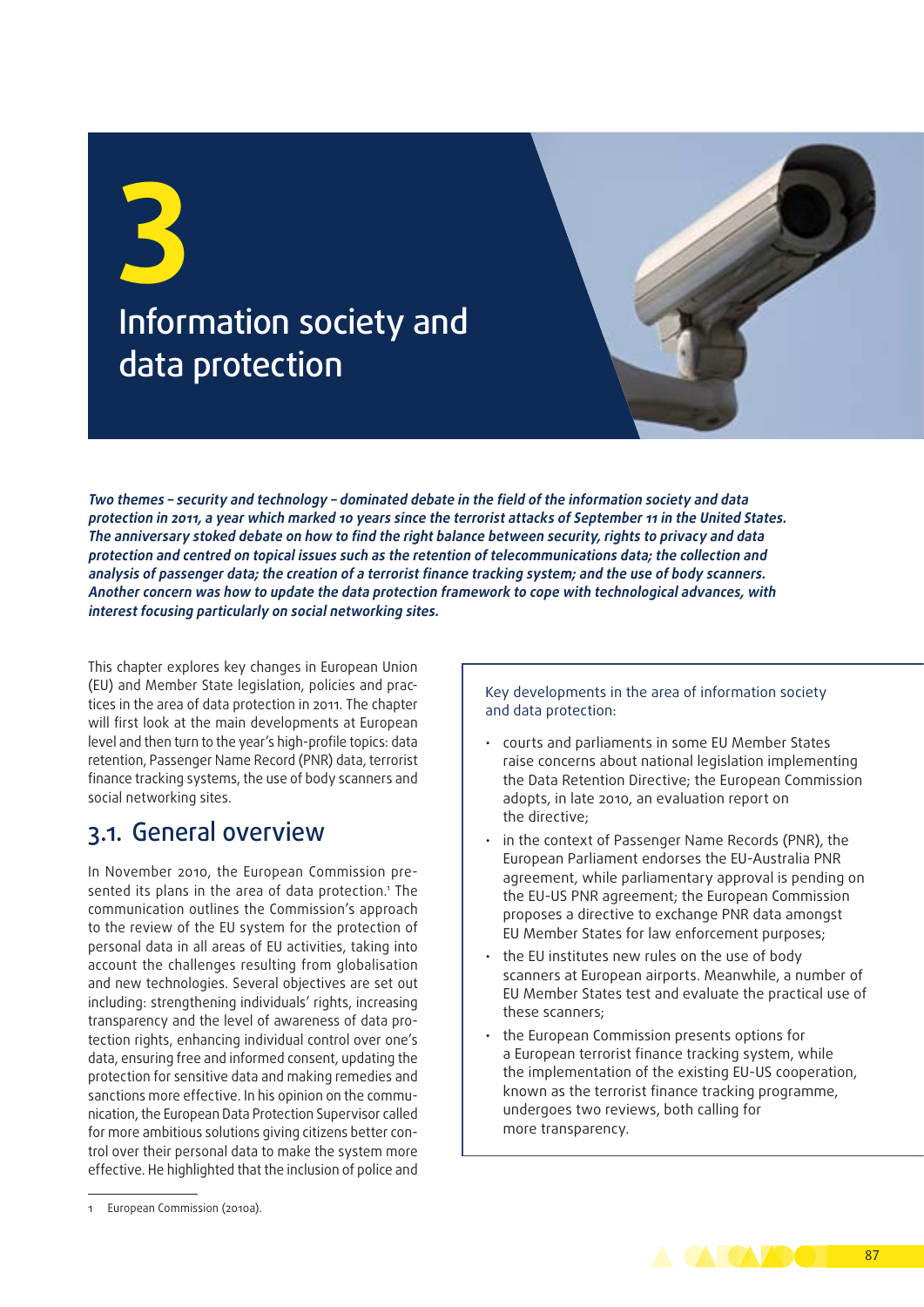justice cooperation in the legal framework was a condition for effective data protection.<sup>2</sup>

The Eurobarometer survey on *Attitudes on Data Protec‑ tion and Electronic Identity* was published in 2011.3 One of the key findings of the survey - in which 26,574 Europeans aged 15 and over were surveyed in the 27 Member States – is that three out of four Europeans accept that revealing personal data is part of everyday life, but they are also worried about how companies - including search engines and social networks – use their information. The report reveals that 62 % of people in the EU give the minimum information required so as to protect their identity, while 75 % want to be able to delete personal information online whenever they want to - the so-called 'right to be forgotten'. There is also strong support for EU action: 90 % want to have the same data protection rights across the EU. The survey was conducted between the end of November and mid‑December 2010. All interviews were conducted face-to-face in people's homes in the appropriate national languages.

*"Over half of the Europeans surveyed say a fine should be imposed on […] companies (that use people's personal data without their knowledge) (51 %). Four out of ten think such companies should be banned from using such data in the future (40 %), or compelled to compensate the victims (39 %)."*

*Eurobarometer 359,* Attitudes on Data Protection and Electronic Identity in the European Union*, Special Brussels, June 2011, p. 190*

> In *The Evolving Privacy Landscape: 30 years after the OECD Privacy Guidelines,*4 the OECD described current trends in the processing of personal data and the corresponding privacy risks. It highlighted initiatives and innovative approaches to privacy, with a primary focus on economic activities. The OECD also published an economic paper on the regulation of trans‑border data flows to address the growing risk to individual privacy posed by the increasing number of Internet-based data transfers in a globalising world economy. The paper took a systematic inventory of regulation at a global level and examined the policies underlying the regulation,<sup>5</sup> aiming to contribute to the debate on future regulation of the trans‑border data flow.

> At the Council of Europe, the debate on the revision of its Convention for the Protection of Individuals with regard to Automatic Processing of Personal Data (ETS No. 108) continued.<sup>6</sup> In the Council of Europe report on the corresponding consultation,<sup>7</sup> respondents pointed to the impor

tance of ensuring consistency with the EU's protection rules. Moreover, the Council of Europe's Committee of Ministers adopted in late November 2010 a Recommendation on the protection of individuals with regard to automatic processing of personal data in the context of profiling*.* 8 It aims at defining fair and lawful profiling in full respect of fundamental rights, notably the right to privacy and to the protection of personal data and the principle of non‑discrimination. The Council of Europe also published on 20 September 2011 a draft Strategy on Internet Governance (2012-2015) – adopted on 15 March 2012 – mentioning the advancing of data protection and privacy as one of its main objectives. Finally, a review was launched in 2011 of the Committee of Ministers' Recommendations (87) 15 regulating the use of personal data in the police sector and (89) 2 on the protection of personal data used for employment purposes.

At EU level, the role of data protection in the Area of Freedom, Security and Justice prompted interest. A study prepared for the European Parliament addressed the new challenges stemming from data protection policies and systems falling within the scope of police and judicial cooperation in criminal matters.<sup>9</sup> It identified a set of common basic principles and standards for the genuine assurance of data protection in all phases of EU policy making and for the effective implementation of this fundamental right.

The European Data Protection Commissioners' Conference adopted a resolution stressing the need for a comprehensive data protection framework that covers the law enforcement sector.<sup>10</sup>

The Regulation establishing the agency for the operational management of large-scale information technology (IT) systems in the area of freedom, security and justice was adopted on 25 October 2011.<sup>11</sup> The new agency will act as the management authority for large‑scale IT systems in the area of freedom, security and justice: the next generation of an EU database that maintains and distributes information on persons and property of interest to national security, border control and law enforcement (SIS II); a visa‑data exchange system (VIS); and a European fingerprint database designed to identify asylum seekers and those who are crossing borders irregularly (Eurodac).

On a more general level, the independence of data protection authorities (see Table 3.1 for listing of national Data Protection Authorities) remained a concern. As reported in last year's annual report the Court of Justice of the European Union (CJEU) handed down



<sup>2</sup> European Data Protection Supervisor (2011a).

<sup>3</sup> European Commission (2011a).

Organisation of Economic Co-operation and Development (OECD) (2011a).

<sup>5</sup> OECD (2011b). 6 Council of Europe (2011a).

<sup>7</sup> Council of Europe (2011b).

<sup>8</sup> Council of Europe (2010).

<sup>9</sup> Bigo, D. *et al.* (2011).

<sup>10</sup> European Data Protection Commissioners' Conference (2011).

<sup>11</sup> Regulation (EU) No. 1077/2011, OJ 2011 L 286.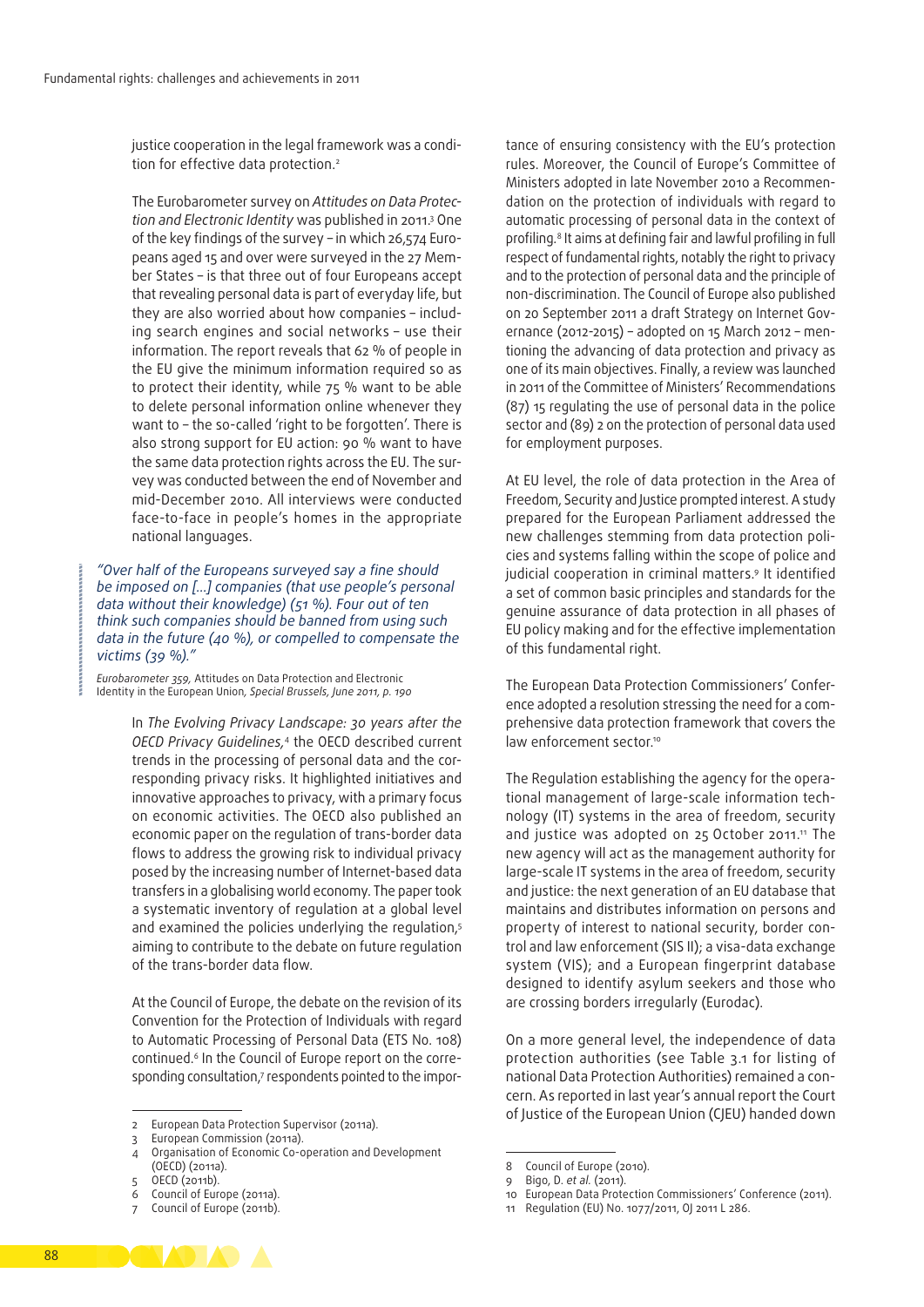| Country                | Name of body in English                                                      | Name of body in national (alternative) language                                                                                                                |
|------------------------|------------------------------------------------------------------------------|----------------------------------------------------------------------------------------------------------------------------------------------------------------|
| AT                     | Austrian Data Protection Commission                                          | Österreichische Datenschutzkommission                                                                                                                          |
| <b>BE</b>              | Commission for the protection of privacy                                     | Commission de la protection de la vie privée/Com-<br>missie voor de bescherming van de persoonlijke lev-<br>enssfeer/Ausschuss für den Schutz des Privatlebens |
| <b>BG</b>              | Commission for Personal Data Protection                                      | Комисията за защита на личните данни                                                                                                                           |
| <b>CY</b>              | Commissioner for Personal Data Protection                                    | Γραφείο Επιτρόπου Προστασίας<br>Δεδομένων Προσωπικού Χαρακτήρα                                                                                                 |
| CZ                     | The Office for Personal Data Protection                                      | Úřad pro ochranu osobních údajů                                                                                                                                |
| <b>DE</b>              | The Federal Commissioner for Data Pro-<br>tection and Freedom of Information | Der Bundesbeauftragte für den Datenschutz<br>und die Informationsfreiheit                                                                                      |
| <b>DK</b>              | Danish Data Protection Agency                                                | Datatilsynet                                                                                                                                                   |
| EE                     | Estonian Data Protection Inspectorate                                        | Andmekaitse Inspektsioon                                                                                                                                       |
| <b>EL</b>              | Hellenic Data Protection Authority                                           | Αρχή Προστασίας Δεδομένων<br>Προσωπικού Χαρακτήρα                                                                                                              |
| ES                     | Spanish Data Protection Authority                                            | Agencia Española de Protección de Datos, AEPD                                                                                                                  |
| FI.                    | Office of the Data Protection Ombudsman                                      | Tietosuojavaltuutetun toimisto, Da-<br>taombudsmannens byrå                                                                                                    |
| <b>FR</b>              | National Commission for informa-<br>tion technology and freedoms             | Commission Nationale de<br>l'Informatique et des Libertés                                                                                                      |
| HU                     | Authority for Data Protection and<br>Freedom of Information                  | Nemzeti Adatvédelmi és<br>Információszabadság Hatóság                                                                                                          |
| IE                     | Data Protection Commissioner                                                 | An Coimisinéir Cosanta Sonraí                                                                                                                                  |
| $\mathsf{I}\mathsf{T}$ | Data Protection Authority                                                    | Garante per la protezione dei dati personali                                                                                                                   |
| LT                     | <b>State Data Protection</b>                                                 | Valstybinė duomenų apsaugos inspekcija                                                                                                                         |
| LU                     | National Commission for the<br>Protection of Data                            | Commission nationale pour la protection des données                                                                                                            |
| LV                     | Data State Inspectorate                                                      | Datu valsts inspekcija                                                                                                                                         |
| <b>MT</b>              | Office of the Data Protection Commissioner                                   |                                                                                                                                                                |
| <b>NL</b>              | Dutch Data Protection Authority                                              | College bescherming persoonsgegevens                                                                                                                           |
| <b>PL</b>              | The Bureau of the Inspector General<br>for the Protection of Personal Data   | Generalny Inspektor Ochrony Danych Osobowych                                                                                                                   |
| PT                     | Portuguese Data Protection Authority                                         | Comissão Nacional de Protecção de Dados                                                                                                                        |
| R <sub>0</sub>         | The National Supervisory Authority<br>for Personal Data Processing           | Autoritatea Națională de Supraveghere<br>a Prelucrării Datelor cu Caracter Personal                                                                            |
| <b>SE</b>              | The Swedish Data Inspection Board                                            | Datainspektionen                                                                                                                                               |
| SI                     | <b>Information Commissioner</b>                                              | Informacijski pooblaščenec                                                                                                                                     |
| <b>SK</b>              | Office for Personal Data Protection<br>of the Slovak Republic                | Úrad na ochranu osobných údajov                                                                                                                                |
| <b>UK</b>              | The Office of the Information Commissioner                                   | Swyddfa'r Comisiynydd Gwybodaeth                                                                                                                               |

#### **Table 3.1: Bodies required under EU law – data protection authorities, by country**

*Source: [http://ec.europa.eu/justice/data‑protection/bodies/authorities/eu/index\\_en.htm](http://ec.europa.eu/justice/data-protection/bodies/authorities/eu/index_en.htm) as of 31 December 2011*

a judgment<sup>12</sup> on the lack of sufficient independence of German data protection authorities at federal state (*Länder*) level and the European Commission referred Austria to the CJEU for a lack of independence of its data protection authority.13 Discussions on the new Hungarian constitution, which entered into force at the beginning of 2012, centred on the independence of the Hungarian data protection authority. The European Commission launched accelerated infringement proceedings against Hungary on 17 January 2012 over this issue.14

*"The independence of data protection supervisors is guaranteed under Article 16 of the Treaty on the Functioning of the EU and Article 8 of the Charter of Fundamental Rights. In addition, EU rules on data protection (Directive 95/46/EC) require Member States to establish a supervisory body to monitor the application of the Directive acting in complete independence. […] The mere risk of political influence through state scrutiny is sufficient to hinder the independent performance of the supervisory authority's tasks [...]"*

*European Commission, Press release IP/12/24, Brussels, 17 January 2012*



<sup>12</sup> CJEU, C-518/07, *Commission v. Germany*, 9 March 2010.

<sup>13</sup> European Commission (2010b).

<sup>14</sup> European Commission (2012).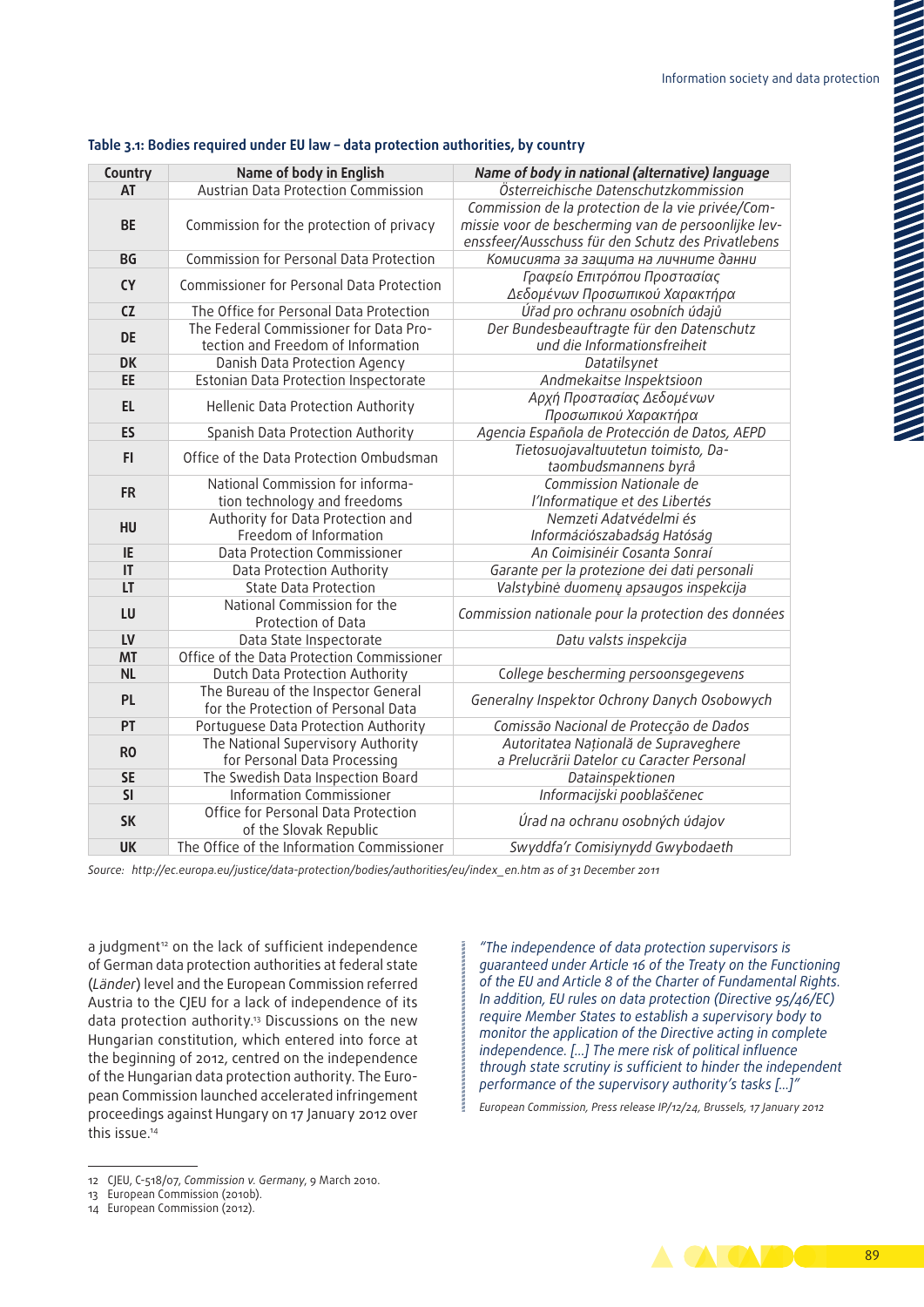### 3.2. Data retention

The EU has a directive in place which requires internet service providers and telephone operators to retain comprehensive traffic data about non‑content‑related Internet and telephone use. This EU **Data Retention Directive**<sup>15</sup> has been the subiect of fundamental rights concerns ever since its adoption in 2006. In April 2011 the European Commission published a report evaluating its implementation and application.<sup>16</sup> The directive itself, according to the report, does not guarantee that retained data are being stored, retrieved and used in full compliance with the right to privacy and protection of personal data. The Commission says that the directive only sought partial harmonisation of approaches to data retention. It is therefore unsurprising that EU Member States do not share a common approach, even in fields covered by the directive such as retention periods, let alone on issues not covered by the directive, such as who ultimately covers the cost of the obligatory data retention.<sup>17</sup> The Commission concluded that historic communications data were important in criminal investigations, and that therefore the EU should continue to support and regulate data retention as a security measure.

The Commission consulted stakeholders on options for changing the data retention framework. The European Data Protection Supervisor, in his opinion on the *Evalu‑* ation Report of the Directive, concluded that the directive does not meet the requirements imposed by the fundamental rights to privacy and data protection.18

#### *"[The Data Retention Directive] is without doubt the most privacy invasive instrument ever adopted by the EU in terms of scale and the number of people it affects".*

*European Data Protection Supervisor,* 'The moment of truth for the Data Retention Directive', *Speech given in Brussels on 3 December 2010*

> At the national level, Cyprus, the Czech Republic, Germany, the Netherlands, Sweden and Romania also criticised the Data Retention Directive. On 22 March, the Constitutional Court of the **Czech Republic** declared certain national provisions<sup>19</sup> implementing the directive unconstitutional,<sup>20</sup> in proceedings initiated by a group of 51 deputies of the Czech parliament. The Court referred, for example, to a lack of: proportionality in the national provisions' interference with the right to privacy; a clear definition of the purpose of the data retention; an explicit list of institutions authorised to access the data;

an obligation to inform affected persons; and appropriate judicial review. In **Cyprus**, the Supreme Court also declared certain national provisions implementing the Data Retention Directive unconstitutional.21 The case concerned the access of police officers to telecommuni‑ cations data on the basis of court orders. The court held that the data retention directive does not oblige Member States to enact legislation enabling police access to such data, as this falls outside the scope of the directive. The court also noted that the relevant court orders were issued prior to a constitutional amendment which provides for exceptions to the right to confidentiality of communications.

Two committees of the Senate in the **Netherlands**  expressed their disappointment with the European Commission's evaluation of the Data Retention Direc‑ tive, in a letter to the Minister of Security and Justice on 31 May.22 The committees took issue with several points. They said that the evaluation was not satisfactory, because it failed to establish the need for the directive and because it paid insufficient attention to the proportionality of data retention. The committees also raised questions about the methodology used and suggested withdrawing the directive.<sup>23</sup>

**Germany** plans to transpose the Data Retention Direc‑ tive into German law in line with the directive itself as well as the conditions laid down in a 2010 German Constitutional Court judgment.<sup>24</sup> To date, however, no consensus on a new legislative proposal has been reached. The Research Service of the House of Representatives (*Bundestag*) said that the Data Retention Directive cannot be implemented in a way that is, beyond all doubt, compatible with the Charter on Fundamental Rights in Europe.25 These doubts centre on the freedom to conduct business since the directive obliges private enterprises to create and maintain cost-intensive structures for the retention of communication data. Another German House of Representatives' (*Bundestag*) study came to the conclusion that data retention has not significantly increased the rate of crimes solved in any EU country.26 The study pointed out, however, that there are no statistical data available to assess the directive's effect on the crime clearance rate. The Federal Commissioner on Data Protection and Freedom of Information also argued that there is no proof that data retention has significantly increased crime detection rates.<sup>27</sup> The Ger-

- 22 Netherlands, Senate (2011a).
- 23 Netherlands, Senate (2011b).
- 24 Germany, German Constitutional Court*,* BVerfG, *1 BvR 256/08 vom 2.3.2010*, 2 March 2010.
- 25 Derksen, R. (2011).
- 26 Becher, J. (2011).
- 27 Germany, Federal Commissioner on Data Protection and Freedom of Information (2011).



<sup>15</sup> Directive 2006/24/EC, OJ 2006 L 105.

<sup>16</sup> European Commission (2011b).

<sup>17</sup> *Ibid.*, p. 31.

<sup>18</sup> European Data Protection Supervisor (2010).

<sup>19</sup> Czech Republic, Electronic Communication Act No. 127/2005 Coll., Section 97, subsections 3 and 4; the decree implementing the Data Retention Directive.

<sup>20</sup> Czech Republic, Constitutional Court, Decision File No. Pl ÚS 24/10, 22 March 2011.

<sup>21</sup> Cyprus, Supreme Court, *Christos Matsias and Others*, Apps. 65/2009, 78/2009, 82/2009, 15-22/2010, Decision of 1 February 2011.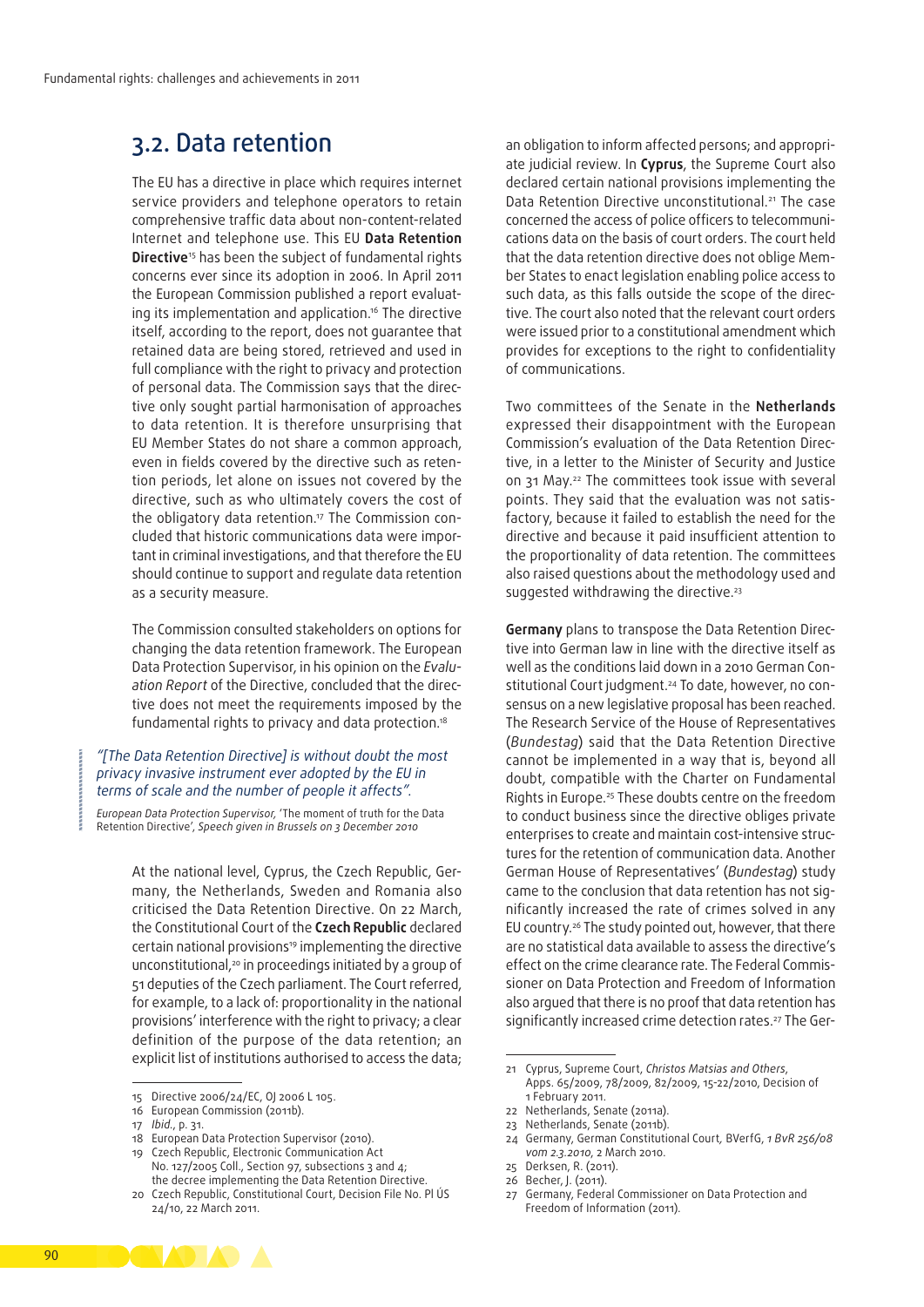man federal police have, however, published evidence of the negative impact the absence of data retention has on criminal investigations.28 The results of a study commissioned by the Ministry of Justice and carried out by the Max Planck Institute for Foreign and International Criminal Law questioned the value added by data retention. The results of this large‑scale empirical research were presented to the Committee on Legal Affairs of the German Bundestag on 27 January 2012.<sup>29</sup>

To implement the Data Retention Direction, **Sweden** presented a bill in late 2010 on the retention of traffic data for law enforcement purposes.30 The Green party, Sweden Democrats and the Left Party, however, pushed through a minority vote, further delaying the directive's transposition. The Parliament will not now consider it before 17 March 2012. Similarly, in **Romania,** the plenum of the Senate unanimously dismissed the new legislative proposal on 21 December 2011, following a 2009 Constitutional Court ruling that the national implementing legislation was unconstitutional.<sup>31</sup>

### 3.3. Passenger Name Record data

Passenger Name Record (PNR) data is information provided by passengers, and collected by and held in the carriers' reservation and departure control systems. Soon after the terrorist attacks of 11 September 2001, countries outside the EU adopted legislation requiring air carriers operating flights to, from or through their territory to provide their authorities with PNR data stored in their automated reservation systems. Sent well in advance of a flight's departure, PNR data should help law enforcement authorities screen passengers for potential links to terrorism and other forms of serious crime.32

EU institutions discussed agreements with various coun‑ tries on the exchange of PNR data in 2011. The European Parliament endorsed the EU-Australia PNR agreement, 33 while parliamentary approval is pending on the EU-US PNR agreement.34 These PNR agreements will replace previous agreements from 2008 and 2007, respectively. The European Parliament requested a modification of the draft agreement with the US to reduce the length of data storage and to ensure EU citizens have a right to

to both agreements.<sup>36</sup> welcoming the safeguards on data security and oversight foreseen in both agreements, but expressed some concern regarding general fundamental rights principles such as necessity and proportionality.

The European Commission introduced in February a new proposal for a directive to exchange PNR data amongst EU Member States for law enforcement purposes.<sup>37</sup> The proposed PNR directive picks up a legislative proposal of 2007, namely the PNR Framework Decision,38 introduced before the Lisbon Treaty entered into force. Several EU bodies questioned the proportionality of the proposal in view of its impact on the right to respect for privacy and the right to protection of personal data (Articles 7, 8 and 52 of the Charter of Fundamental Rights of the EU). The European Data Protection Supervisor pointed out that the necessity and proportionality of this system – which involves large‑scale collection of PNR data for the purpose of a systematic assessment of all passengers – must be clearly demonstrated.39 It made recommendations regarding various aspects of the proposal including: limiting the scope of application; the length of data retention; the list of PNR data stored; enhancing data protection principles; and ensuring an exhaustive evaluation of the system. The Article 29 working party also questioned the necessity and proportionality of PNR systems and requested further clarification as regards the scope of the proposal.<sup>40</sup> The European Economic and Social Committee (EESC) considered the proposal disproportionate because it lacked sufficient justification of the need for the indiscriminate use of the PNR data of all citizens travelling on international flights.41

*"Before submitting new measures, applicable measures on the collection of personal data for law enforcement and migration control purposes should be evaluated and 'security gaps' identified. Any new draft on the transfer of PNR data should include an extended impact assessment with reliable and up‑to‑date information on the efficiency, financial costs, and consequences with regard to the aforementioned fundamental rights."*

*A letter from the Standing committee of experts on international immigration, refugee and criminal law (Meijers Committee) to Commissioner Cecilia Malström, Reference CM1108, 21 June 2011, available at: [www.commissie‑meijers.nl](http://www.commissie-meijers.nl/)*

- 36 European Data Protection Supervisor (2011a); European Data Protection Supervisor (2011b).
- European Commission (2011c).
- 38 European Commission (2007).
- 39 European Data Protection Supervisor (2011a).
- 40 Article 29 Data Protection Working Party (2011).



<sup>28</sup> Germany, Ministry of the Interior (2011a).

<sup>29</sup> Max Planck Institut für Ausländisches und Internationales Strafrecht (2012).

<sup>30</sup> Sweden, Government Offices of Sweden (2010).

<sup>31</sup> Romania, Constitutional Court of Romania, decision No. 1258, 8 October 2009.

<sup>32</sup> European Commission (2011c), p. 3.

<sup>33</sup> European Parliament (2011a).

<sup>34</sup> Council of the European Union (2011).

<sup>35</sup> European Commission (2011d).

<sup>41</sup> EESC (2011a).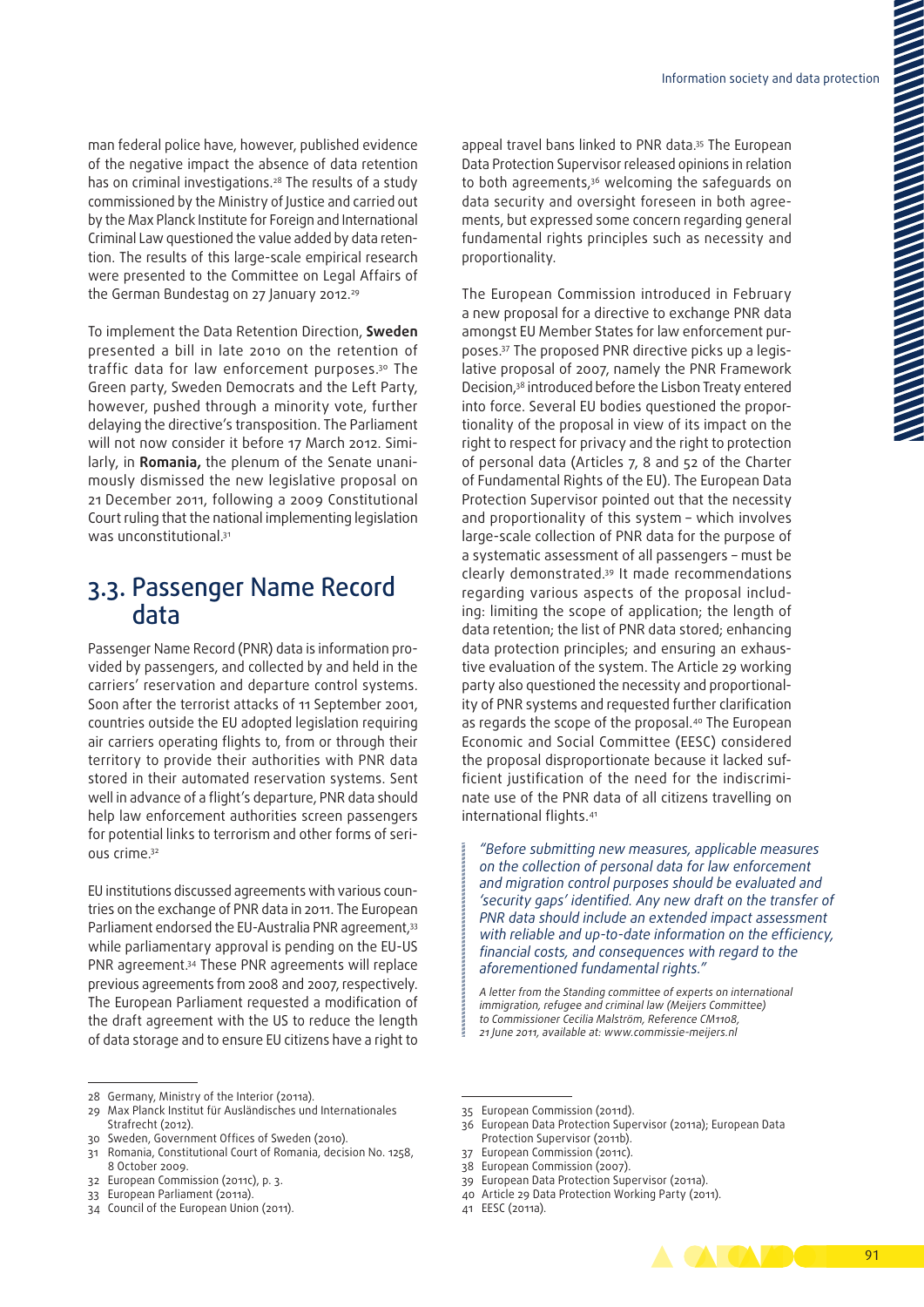#### **FRA ACTIVITY**

#### Second opinion on the fundamental rights compliance of a proposal for a PNR data directive

Upon the European Parliament's request, the FRA presented an opinion on the fundamental rights compliance of the European Commission's new proposal for a PNR directive.42 The FRA had earlier presented a first opinion related to the PNR in Oc‑ tober 2008 at the invitation of the Council of the European Union.

This second opinion raises fundamental rights concerns focusing on the risks of indirect discrimination in relation to profiling and the importance of the collection of appropriate statistics to detect this type of indirect discrimination, the requirements of necessity and proportionality for fundamental rights compliance and effective proactive supervision to ensure the rights of passengers. The opinion will feed into the discussions taking place at the Council of the European Union and the European Parliament.

The **United Kingdom** is in support of an EU PNR Directive that includes provision for intra‑EU flights. The gov‑ ernment believes that "clear Passenger Name Records (PNR) agreements between the EU and third countries play a vital role in removing legal uncertainty for air carriers flying to those countries, and help ensure that PNR information can be shared quickly and securely, with all necessary data protection safeguards in place".43 The House of Lords European Union Committee (Home Affairs Sub-Committee) said the case for EU-wide legislation is compelling. It is of the opinion that a single legislative measure should cover the collection of PNR data on flights into all the Member States, and the sharing of those data with the authorities of other Member States.44 Concerns in relation to PNR were addressed in a statement given to the House of Commons by the UK Immigration Minister on 10 May, questioning whether PNR are necessary and proportionate.<sup>45</sup>

In **France**, the Ministry of the Interior indicated that it "actively [supports] the creation of a European PNR", and announced that an "interministerial team had been set up to consider the establishing" of a system "capable of handling PNR data and covering all the countries outside the Schengen area".46 But critical voices also registered their views. The French data protection authority issued an opinion on 17 February 2011, stressing that despite

four years of testing a national precursor to a PNR system, the effectiveness of the system had not yet been clearly demonstrated. It added that "the rate of false alarms remains abnormally high". The French data protection authority, however, expressed its willingness to carry on with the current testing as preparation for a future French platform for PNR data processing in the context of an EU-wide PNR system.<sup>47</sup>

In other Member States, notably Austria, the Czech Republic and Romania, parliaments have expressed doubts with regard to an EU system of PNR data collection and analysis.

**Austria** takes a skeptical view of the use of PNR data within the EU as an additional tool in the fight against terrorism, an opinion underscored by Members of Parliament from all political parties in April. According to the then Federal Minister of the Interior three conditions needed to be fulfilled before Austria would support such a system: solutions must be in conformity with human rights; the use of PNR data must be of significant added value to the fight against terrorism; and financial and personal resources have to be proportionate to the value of the system.<sup>48</sup> The Austrian Data Protection Board (*Datenschutzrat*) issued a statement on the EU proposal for a PNR Directive in February 2011, saying that storing personal data of all passengers independent of any suspicion constitutes an interference with the right to privacy. In such cases, the legislator needs to substantiate the adequacy and necessity of such infringements. The EU proposal does not prove such adequacy and necessity, the Data Protection Board added. 49

In the first half of 2011, the Senate <sup>50</sup> and the Chamber of Deputies of the **Czech Republic**<sup>51</sup> called on the government to adhere carefully to constitutional guarantees on the right to privacy when drafting the PNR proposal. In the opinion of both legislative Chambers, crimes related to the use of Passenger Name Record data should be defined in more detail to ensure proportionality. They also pointed out the absence of further regulation related to the form in which the data are retained and said that the retention period was inappropriate. The two chambers also declined to extend the obligation to store and transmit data on flights between EU countries.

The **Romanian** Senate (*Senatul*) issued an opinion regarding the proposed PNR Directive,52 finding it in compliance with the principle of subsidiarity but not

- 49 Austria, Data Protection Board (2011).
- 50 Czech Republic, Senate, Resolution No. 207, 28 April 2011.
- 51 Czech Republic, Chamber of Deputies, Resolution No. 446, 28 April 2011.



<sup>42</sup> European Commission (2011c).

<sup>43</sup> United Kingdom, Home Office (2011a).

<sup>44</sup> United Kingdom, House of Lords (2011), p. 7.

<sup>45</sup> United Kingdom, Home Office (2011b).

<sup>46</sup> France, Le Fur (2010).

<sup>47</sup> France, Data Protection Authority (2011).

<sup>48</sup> Austria, Parliament (2011).

<sup>52</sup> European Commission (2011c).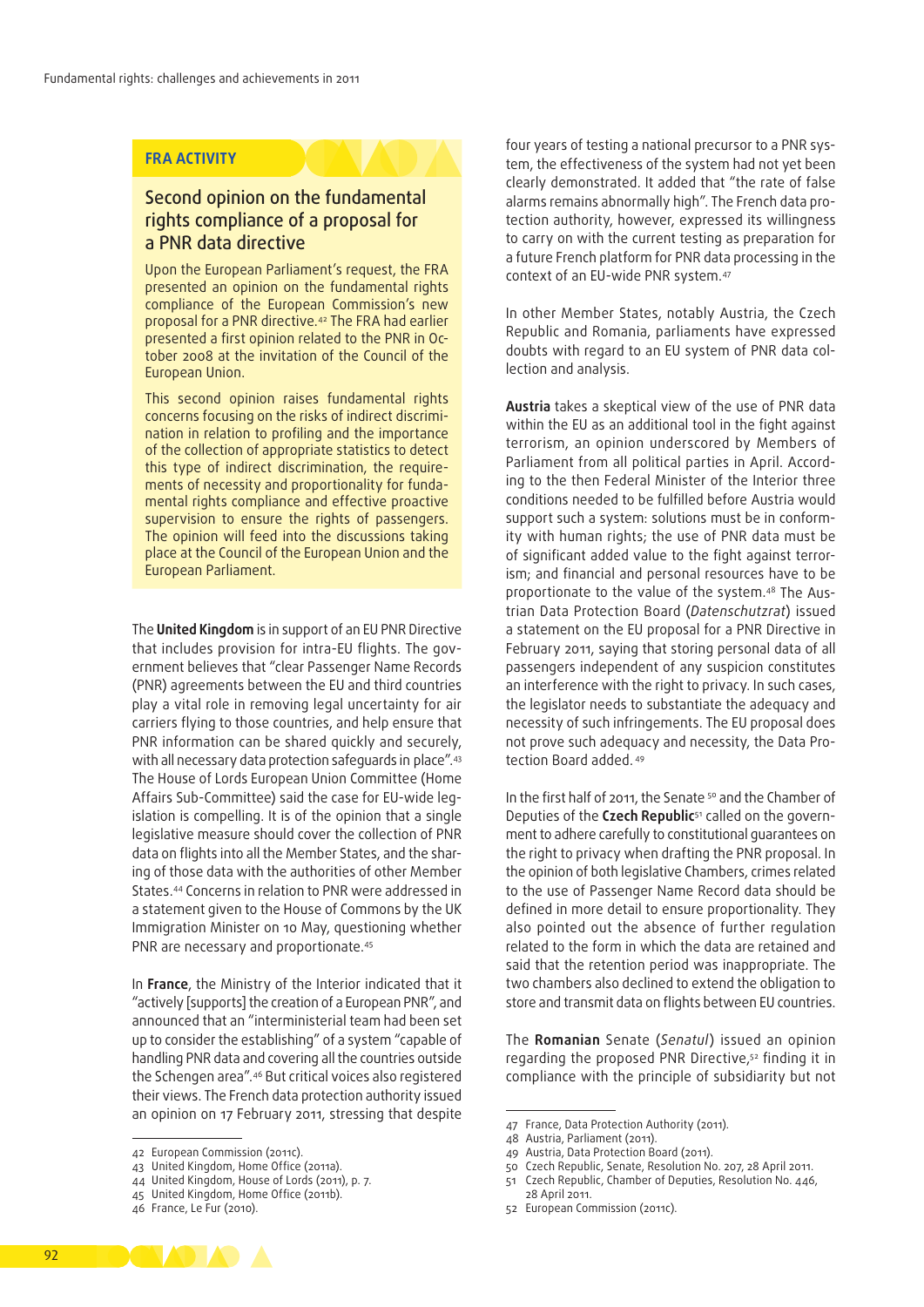with that of proportionality. The Senate based the latter opinion on its view that the definitions of some of the data types requested for collection are unclear and that any decision with a serious impact should not be taken based on automatic processing of PNR data.53 Similar concerns were also voiced in Lithuania,<sup>54</sup> Portugal<sup>55</sup> and Germany.56

The debate on the fundamental rights compliance of the proposed EU PNR system is likely to continue in 2012.

### 3.4. Terrorist Finance Tracking Programme

The Terrorist Finance Tracking Programme (TFTP) has unleashed another important EU debate that requires a balance to be found between data protection and security concerns. These plans concern the provision to security services of financial transaction data from certain financial messaging services, which are secure platforms developed for intra- and inter-bank applications. The basic idea is to fight terrorism by following the money trail via common messaging data standards developed for financial transactions worldwide. The Terrorist Finance Tracking Program was originally a US government programme and part of its 'Global War on Terrorism'.

The EU-US TFTP Agreement,<sup>57</sup> which entered into force in 2010, tasks Europol with verifying whether the US requests are proportionate and necessary according to conditions laid down in the agreement. The agreement sets up a periodic joint review mechanism entrusted with the task of monitoring the implementation and effectiveness of the agreement, including Europol's role under the latter.58 In November 2010 Europol's Joint Supervisory Body (JSB) carried out an inspection and found that the written requests Europol received were not specific enough to allow it to decide whether to approve or deny them. Nevertheless, Europol approved every request received.

*"Europol advised that orally‑provided information plays a role in its verification of each request. [...] The significant involvement of oral information renders proper internal and external audit, by Europol's Data Protection Office and the JSB respectively, impossible."*

*The president of the Joint Supervisory Body (JSB) on 2 March 2011*

When discussing the JSB's report on 16 March in the European Parliament Committee on Civil Liberties, Justice and Home Affairs, Members of the European Parliament raised serious data protection concerns. The committee's reaction was one of "dissatisfaction, unrest and discomfort" said the committee chair adding that "the EP [European Parliament] has to exert control on the implementation of this agreement".59 According to the Federal Data Protection Authority in **Germany** most financial messaging data transmitted to the US authorities, where they are stored for many years, are unrelated to international terrorism, and risk being used for other purposes. In the view of the Federal Data Protection Authority Europol, the monitoring authority of the data exchange with the US according to the agreement, is not an appropriate guarantor as it also profits from the data exchange.<sup>60</sup>

The European Commission published the first joint EU‑US review of the TPTP carried out according to the agreement in March.<sup>61</sup> The joint review report concluded that Europol had taken its tasks most seriously, and had put in place the necessary procedures to execute them in a professional manner and in accordance with the agreement. It, however, concurred with the JSB that "there seems to be scope to provide more detailed and targeted justifications for the requests" in order to enable Europol "to perform its functions even more effectively".62 The joint report also issued several recommendations in order to further improve the application of the agreement, concluding in particular that more transparency on the added value of the programme to the fight against terrorism, on the overall volumes of data concerned and on other relevant aspects would go a long way toward convincing a wider audience of the real benefits of the TFTP and the agreement, as well as raise the level of trust towards the programme, and that such transparency should be sought wherever possible without endangering the effectiveness of the programme.

In response to an invitation by the European Parliament and the Council of the European Union, the European Commission presented different options for a European Terrorist Finance Tracking System in July.<sup>63</sup> The Commission's communication was discussed once briefly in the European Parliament's Committee on Civil Liberties, Justice and Home Affairs, but not dealt with further. The Council of the European Union held several rounds of discussions, including at ministerial level, with key considerations being the costs of a future EU TFTS and its compatibility with the existing agreement with the US.

<sup>63</sup> European Commission (2011f).



<sup>53</sup> Romania, Senate of the Romanian Parliament (2011).

<sup>54</sup> Lithuania, Committee on European Affairs of the Seimas (2011).

<sup>55</sup> Portugal, Data Protection Authority (2011).

<sup>56</sup> Germany, Federal Commissioner on Data Protection and Freedom of Information (2011), p. 145.

<sup>57</sup> European Union, United States of America (2010).

<sup>58</sup> Europol Joint Supervisory Body (2011).

<sup>59</sup> European Parliament (2011b).

<sup>60</sup> Germany, German Federal Commissioner on Data Protection and Freedom of Information (2011).

<sup>61</sup> European Commission (2011e).

<sup>62</sup> *Ibid.,* p. 12.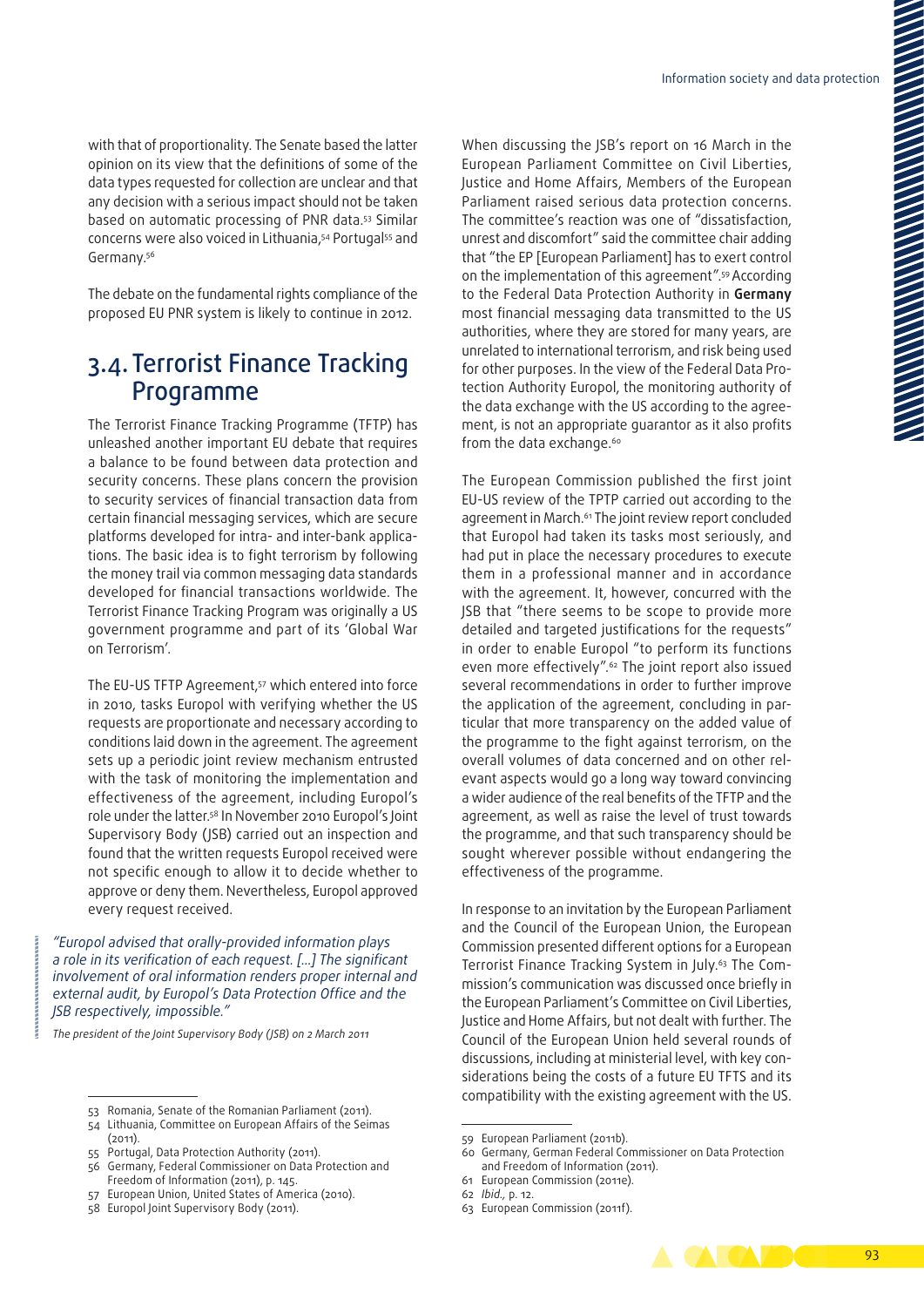The Communication stresses the need to fully comply with fundamental rights, namely the right to data protection. At EU Member State level, there is no consensus yet on the issue. The government of the **United Kingdom** stressed that it is committed to engaging fully with the existing TFTP, but considers that the fundamental question of the reason for establishing an EU TFTS is yet to be adequately answered. According to the Federal Data Protection Authority in **Germany,** the European Com‑ mission proposal would follow similar principles as the EU‑US agreement and would lead to a mass storage of data of mostly unsuspicious persons.<sup>64</sup>

### 3.5. Body scanners

The use of body scanners (or 'security scanners' – the term used by the European Commission in its 2010 Communication *on the Use of Security Scanners at EU airports*)65 was a controversial topic in 2011 due to the implications of their use for human dignity and privacy. The European Parliament<sup>66</sup> and the European Economic and Social Committee<sup>67</sup> held hearings on the matter. At the end of 2011, the European Commission adopted legislation on the use of body scanners at EU airports.<sup>68</sup> The European Data Protection Supervisor criticised the adoption of the new legislation via a regulatory procedure, because the proposals are not merely technical but have an impact on fundamental rights.<sup>69</sup>

#### **FRA ACTIVITY**

#### Body scanners and fundamental rights

The FRA presented its paper *The use of body scanners: 10 questions and answers* at a Euro‑ pean Economic and Social Committee hearing in January 2011. The paper suggested the following practical steps to safeguard passengers' fundamental rights: consulting images by a screener re‑ mote from the person under examination, with no storage or archiving of pictures; blurring the face of the person screened to render the images obtained anonymous; using mimic boards to display results instead of images. Passengers should be given a choice, the paper suggested, between being screened by body scanners or more conventional security checks like pat downs. Passengers should also receive full information in advance to enable them to make an informed choice.

64 Germany, Federal Commissioner on Data Protection and Freedom of Information (2011).

65 European Commission (2010c).

- EESC (2011b).
- 68 Commission Regulation (EU) No. 1141/2011; Commission Implementing Regulation (EU) No. 1147/2011.
- 69 European Data Protection Supervisor (2011c).

The legislation allows EU Member States and airports to deploy and use body scanners as one possible method to screen passengers at EU security checkpoints under specific conditions that address fundamental rights concerns. Security scanners should not, for instance, store, retain, copy, print or retrieve images; any unauthorised access and use of the image is prohibited and shall be prevented; the human reviewer analysing the image should be in a separate location and the image should not be linked to the screened person and others. Passengers must be informed about conditions under which the security scanner checks take place. In addition, passengers are given the right to opt out of a scanner check and choose an alternative method of screening.<sup>70</sup>

*"Security scanners are not a panacea, but they do offer a real possibility to reinforce passenger security. Security scanners are a valuable alternative to existing screening methods and are very efficient in detecting both metallic and non‑metallic objects. It is still for each Member State or airport to decide whether or not to deploy security scanners, but these new rules ensure that where this new technology is used, it will be covered by EU wide standards on detection capability as well as strict safeguards to protect health and fundamental rights."*

*Vice‑President Siim Kallas, EU Commissioner responsible for transport, Press release IP/11/1343, 14 November 2011*

EU Member States approaches are expected to continue to differ. In Italy, for instance, a second testing phase was launched at the beginning of 2011 in three airports (Rome Fiumicino, Milan Malpensa and Venice) using a new technology,<sup>71</sup> but it had only been implemented, as of May, in two of the three (Rome and Milan).<sup>72</sup> The first testing phase took place in 2010 (Rome Fiumicino, Milan Malpensa, Venice and Palermo). According to the National Body for Civil Aviation,73 the "tested security scanners do not have any impact on health and ensure the respect of privacy for passengers." But the results produced were only partially those that had been expected, it said, given false alarms and long check‑in times. The **German** Federal Minister of the Interior decided that, based on field testing, full-body scanners would not be used at airports in Germany for now. It became apparent during the field testing of two full‑body scanners at Hamburg Airport, that the technology was not yet at a stage where the available devices were suitable for everyday use.<sup>74</sup> Body scanners, according to the Data Protection Commissioner, may lawfully be used only under the condition that the data are not stored, and that the image of the body contours is not visible on the screen.75

- 72 Italy, National Body for Civil Aviation (2011).
- 73 *Ibid*.

**CONTRACTOR** 



<sup>66</sup> Committee on Civil Liberties, Justice and Home Affairs (LIBE) (2010).

<sup>70</sup> European Commission (2011g).

<sup>71</sup> Italy, National Body for Civil Aviation (2010).

<sup>74</sup> Germany, Ministry of the Interior (2011b).

<sup>75</sup> Germany, German Federal Commissioner on Data Protection and Freedom of Information (2011).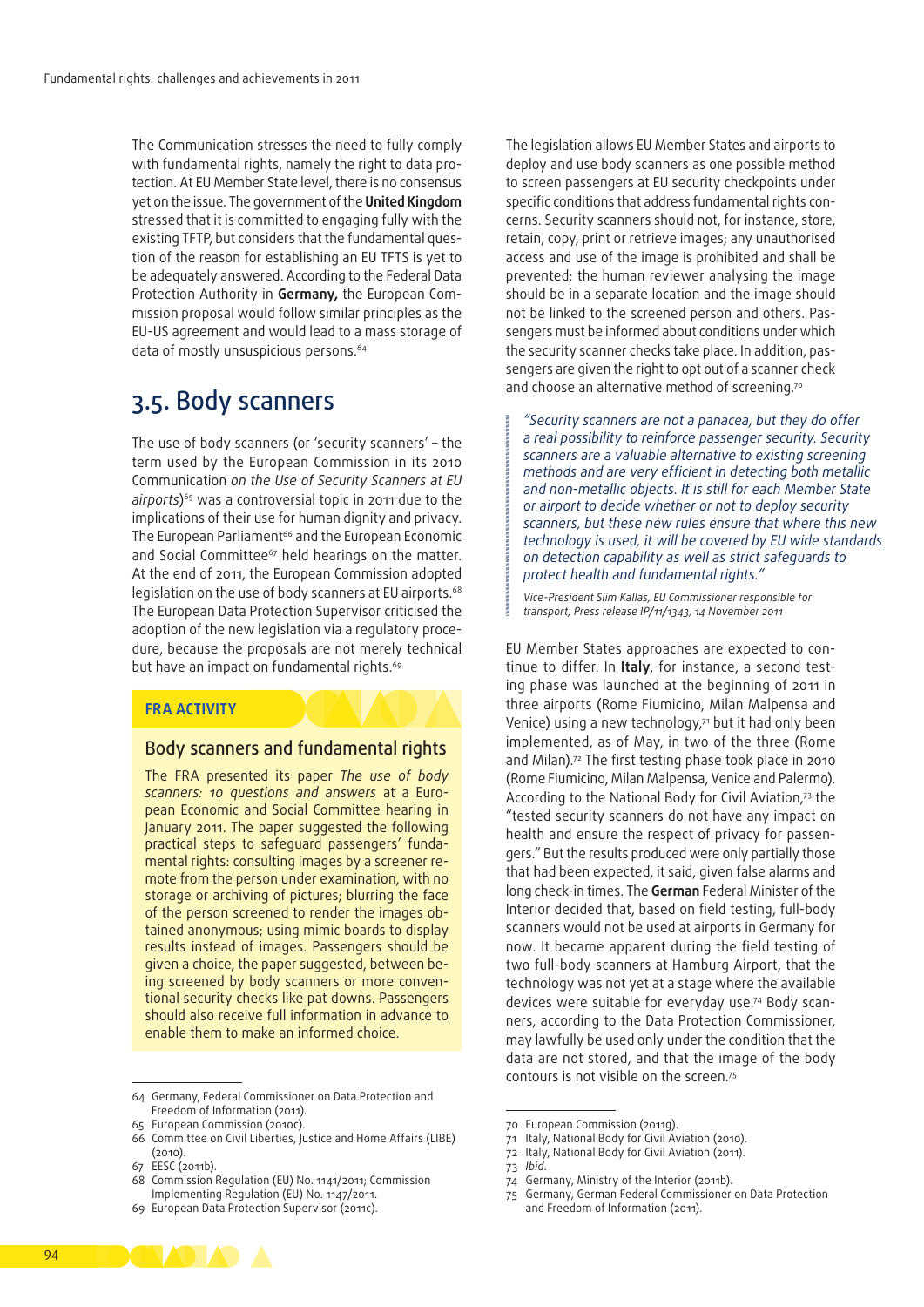Concerns relating to the right of privacy, data protection, dignity and possible health risks were also voiced in Sweden<sup>76</sup> and in Slovenia<sup>77</sup>

### 3.6. Social networking services

The use, retention and transfer of personal information by social networking services has become another key issue in the public debate given the personal nature of the information involved and the resulting implications for the right to privacy.

Data protection authorities in the Nordic countries sent some 40 questions to Facebook about how the company handles personal data. Facebook responded in September.78 Facebook confirmed that the company could use information from users' status updates and 'like' buttons to display targeted advertising. The company said, however, that it does not disclose any personal information to other companies, other than the data the user agrees to supply in the process of installing apps. Facebook considers that by having its European headquarters in Ireland the company is subject to European data protection laws.79

An Austrian group called 'Europe versus Facebook', see‑ ing their right to privacy violated, lodged 22 complaints against Facebook Ireland, which is responsible for all Facebook activities outside the US and Canada, with the Irish Data Protection Commissioner in August. The complaints include the following allegations: the 'like' button creates data that can be used to track users; tags can be applied without the consent of the user; and 'pokes', posts, pictures and messages can still be seen after deletion.<sup>80</sup> In September, the Irish Data Protection Commissioner announced plans to conduct an investigation into these complaints.<sup>81</sup> Given that Facebook's International Headquarters are in Ireland, the Irish Data Commissioner will examine all activities which are subject to Irish and European Data Protection laws. Any decision it takes could have implications for millions of users worldwide.

The following issues led to concern in the EU Member States with regard to social networking services: uncertainty about the private or public status of statements made on social networking sites; the creation of profiles and tracking of users by social networking sites; the lack of protection of children by social networking sites.

79 Sweden, Data Inspection Board (2011).

In **France**, the industrial tribunal in Boulogne‑Billancourt ruled on 19 November 2010 in a case about the public nature of statements made on social network sites. The case concerned three employees who were dismissed for having criticised their managers on Facebook.<sup>82</sup> The court considered that the comments posted on the social networking site were available to the public as they were accessible to 'friends of friends'. The posts were no longer private as they were accessible to persons not involved in the discussion. Therefore, the dismissal was deemed founded. There is, however, some uncertainty with relation to the case law in this matter. The prosecutor of Périgueux, for example, handled a similar case differently. The prosecutor felt that the statements made by two employees about their superiors were sufficiently protected to be viewed as private, visible only to the employee's contacts, and not the 'second circle of contacts'.<sup>83</sup> In response to this legal uncertainty, sector operators reacted quickly. On 30 June, Google launched the Google+ network, another social networking service, where messages carry different levels of privacy depending on various 'circles', as defined by the user. On 13 September, Facebook launched new tools allowing users to organise their lists of 'friends' to better manage what information is shared.<sup>84</sup> Nevertheless, the public or private nature of messages posted on social networking sites remains relatively uncertain.

**German** websites based in the province of Schleswig‑ Holstein had until the end of September to remove [Facebook](http://facebook.com)'s 'like' button or face a fine of up to €50,000 following an intervention by the Independ‑ ent Centre for Data Protection Schleswig‑Holstein. The concern was that this service was used to track users and create user profiles.<sup>85</sup>

*"The wording in the conditions of use and privacy statements of Facebook does not begin to meet the legal requirements relevant for compliance of legal notice, privacy consent and general terms of use."88*

*Germany, Independent Centre for Data Protection Schleswig‑Holstein*

The **Spanish** data protection authority expressed its concern about the increased number of reported violations of privacy in social networks, in particular with regard to children (40 in 2010 against 32 in 2009). To address the issue, the Spanish data protection authority met with important social networks, such as Tuenti and Facebook, to improve their privacy policies and to prevent children under 14 years of age from joining

<sup>85</sup> Germany, Data Protection Commissioner Schleswig-Holstein (2010).



<sup>76</sup> Sweden, Committee of Justice, Swedish parliament (2010).

<sup>77</sup> Slovenia, Ministry of the Interior (2010); Slovenia, Information Commissioner (2011).

<sup>78</sup> Norway, Data Inspection Board (2011).

<sup>80</sup> For more information, see: www.europe-v-facebook.org. 81 See also: [http://m.zdnet.com/blog/facebook/irish-data-](http://m.zdnet.com/blog/facebook/irish-data-protection-commissioner-to-begin-facebook-audit/4262)

[protection-commissioner-to-begin-facebook-audit/4262](http://m.zdnet.com/blog/facebook/irish-data-protection-commissioner-to-begin-facebook-audit/4262), accessed on 14 October 2011.

<sup>82</sup> France, Boulogne‑Billancourt Industrial Tribunal,

<sup>19</sup> November 2010, *Mme. B. v. SAS Alten Sir*; *Mme. S. v. SAS Alten Sir*.

<sup>83</sup> Le Monde (2011a).

<sup>84</sup> Le Monde (2011b).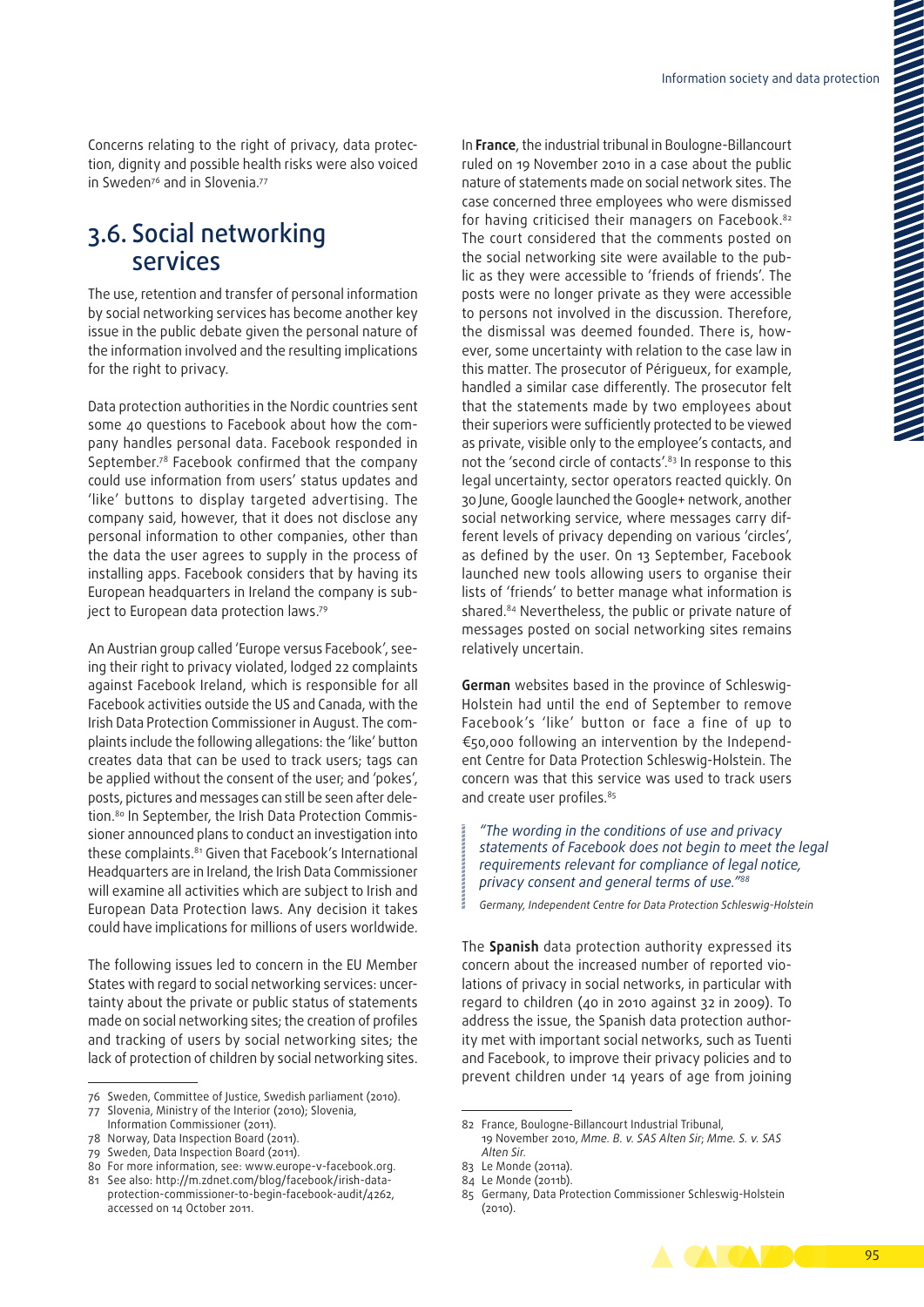them. Tuenti responded by saying it would review up to 300,000 profiles a year, taking out the profiles of children under the age of 14. Facebook, at the Spanish data protection authority's request, announced that it would increase the minimum age to join its network from Spain to 14. In addition, Facebook also promised to develop better controls and to consider several options to implement an age‑verification system along with a parental consent system.<sup>87</sup>

### **Outlook**

Striking a balance between fundamental rights obligations and security concerns will continue to pose a challenge for EU institutions and EU Member States. The on‑going discussion on the Data Retention Directive will be one facet of this wider debate.

EU institutions will also continue to debate the EU framework in the area of data protection. The European Commission tabled proposals in January 2012 to reform the existing framework. They consist of a proposal for a requlation replacing the 1995 data protection directive and a proposal for a new directive setting out rules on the protection of personal data processed for the purposes of the prevention, detection, investigation or prosecution of criminal offences and related judicial activities.

The attitude towards data protection of both users and providers of social platforms and other online tools will continue to fuel public debate and is likely to increasingly become the subject of court deliberations. The availability and uptake of redress mechanisms will need to be examined closely to ensure that fundamental rights are fully respected in the use of new information and communication technologies.

The CJEU is likely to once more address another area of concern, the independence of data protection authorities.

<sup>87</sup> Spain, Spanish Data Protection Agency (2011a), p. 28.



<sup>86</sup> *Ibid.*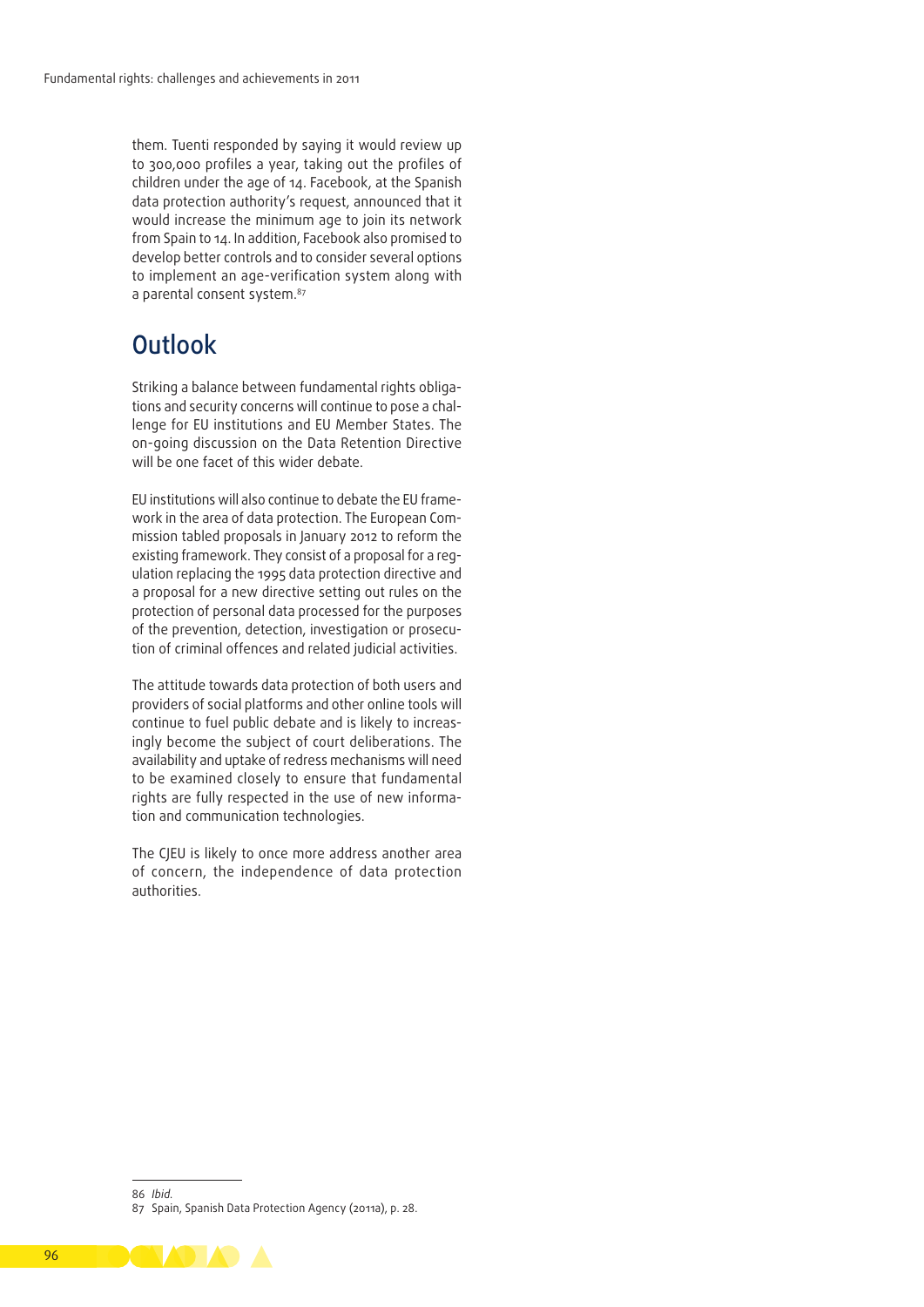## References

Article 29 Data Protection Working Party (2011), *Opinion 10/2011 on the proposal for a Directive of the European Parliament and of the Council on the use of passenger name record data for the prevention, detection, investi‑ gation and prosecution of terrorist offences and serious crime*, 00664/11/EN WP 181, 5 April 2011.

Austria, Data Protection Board (*Datenschutzrat*) (2011), Proposal for a Directive of the European Parliament and of the Council on the use of Passenger Name Record data for the prevention, detection, investigation and prosecution of terrorist offences and serious crime – Comments of the Data Protection Board (*Vorschlag für eine Richtlinie des Europäischen Parlaments und des Rates über die Verwendung von Fluggastdaten für die Verhinderung, Aufdeckung, Ermittlung und Ver‑ folgung von terroristischen Straftaten und schwerer Kriminalität (Richtlinie EU‑PNR): Stellungnahme des Datenschutzrates*).

Austria, Parliament (*Parlament*) (2011), Annexes to the stenographic protocol of the XXIV legislative period of the National Assembly of the permanent board of the main board regarding issues of the European Union (*V-19 der Beilagen zu den Stenographischen Protokollen des Nationalrates XXIV.GP – Beratungen des Ständigen Unterausschusses des Hauptausschusses in Angelegen‑ heiten der Europäischen Union*), 5 April 2011.

Becher, J. (2011), *Die praktischen Auswirkungen der Vor‑ ratsdatenspeicherung auf die Entwicklung der Aufklärungs‑ quoten in den EU‑Mitgliedsstaaten*, WD 7 – 3000 – 036/11, March 2011.

Bigo, D., Carrera, S., González Fuster, G., Guild, E., De Hert, P., Jeandesboz, J., Papakonstantinou, V. (2011), *Towards a new EU legal framework for data protection and pri‑ vacy: challenges, principles and the role of the European Parliament*, EP studies, Brussels, 15 September 2011.

Commission Implementing Regulation (EU) No. 1147/2011 of 11 November 2011 amending Regulation (EU) No. 185/2010 implementing the common basic standards on civil aviation security as regards the use of security scanners at EU airports, OJ 2011 L294/7.

Commission Regulation (EU) No. 1141/2011 of 10 November 2011 amending Regulation (EC) No. 272/2009 supplementing the common basic standards on civil aviation security as regards the use of security scanners at EU airports, OJ 2011 L 293/22.

Committee on Civil Liberties, Justice and Home Affairs (LIBE) (2010), *Meeting of the Committee on Civil Liber‑ ties, Justice and Home Affairs on recent developments in Counter‑terrorism policies*, European Parliament, Brus‑ sels, 27 January 2010.

Council of Europe (2010), Recommendation of the Committee of Ministers to Member States on the protection of individuals with regard to automatic processing of personal data in the context of profiling, CM/Rec(2010)13, 23 November 2010.

Council of Europe (2011a), The Consultative Committee of the Convention with regard to automatic processing of personal data (STE No. 108) T‑PD (2011) Roadmap, 19 April 2011.

Council of Europe (2011b), *Report on the consultation on the modernisation of Convention 108 for the protec‑ tion of individuals with regard to automatic processing of personal data*, T‑PD‑BUR(2011) 10 en, Strasbourg, 21 June 2011.

Council of the European Union (2011), *Agreement between the United States of America and the Euro‑ pean Union on the use and transfer of PNR data to the United States Department of Homeland Security*, 17434/11, 8 December 2011.

Court of Justice of the European Union (CJEU) Joined Cases C-468/10 and C-469/10, *ASNEF and FECEMD v. Administracion del Estado*, 24 November 2011.

CJEU, C-70/10, *Scarlet Extended SA v. Société belge des auteurs, compositeurs et éditeurs*, 24 November 2011.

Czech Republic, Electronic Communication Act (*Zákon o elektronických komunikacích*) No. 127/2005 Coll.

Czech Republic, Chamber of Deputies, Resolution No. 446, 28 April 2011.

Czech Republic, Constitutional Court (*Ústavní soud*), Decision File No. Pl ÚS 24/10, 22 March 2011.

Czech Republic, Senate, Resolution No. 207, 28 April 2011.

Cyprus, Supreme Court, *Christos Matsias and Others*, Apps. 65/2009, 78/2009, 82/2009, 15-22/2010, Decision of 1 February 2011.

Derksen, R. (2011), *Zur Vereinbarkeit der Richtlinie über die Vorratsspeicherung von Daten mit der Euro‑ päischen Grundrechtecharta*, WD 11 – 3000 – 18/11, February 2011.

Directive 95/46/EC of the European Parliament and of the Council of 24 October 1995 on the protection of individuals with regard to the processing of per‑ sonal data and on the free movement of such data, OJ 1995 L 281.

Directive 2006/24/EC of the European Parliament and of the Council of 15 March 2006 on the retention of data generated or processed in connection with the provision of publicly available electronic communications services or of public communications networks amending Directive 2002/58/EC, OJ 2006 L 105.

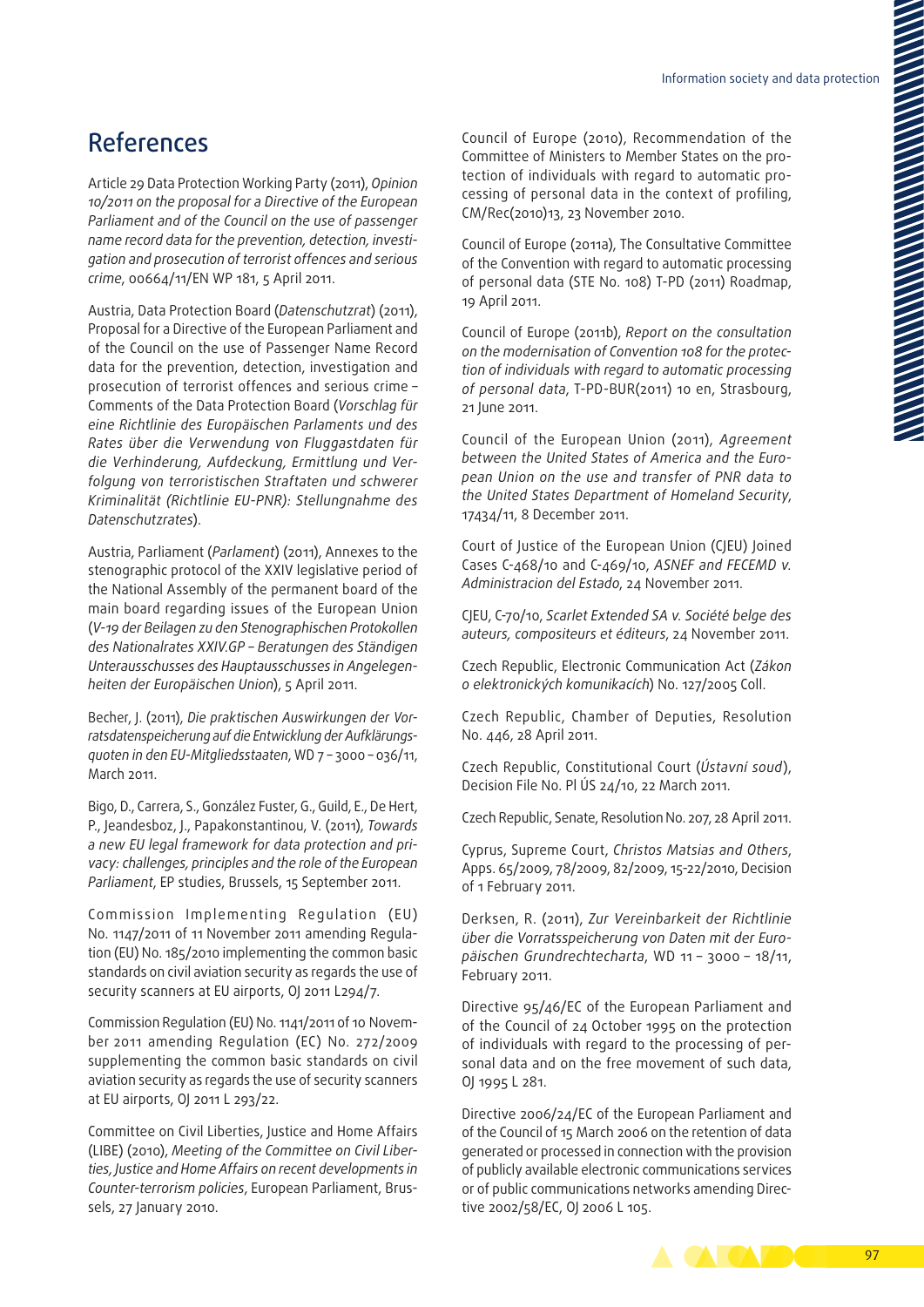European Commission (2007), *Proposal for a Council framework decision on the use of Passenger Name Record (PNR) for law enforcement purposes*, COM(2007) 654 final, Brussels, 6 November 2007.

European Commission (2010a), *A comprehen‑ sive approach on personal data protection in the European Union*, COM(2010) 609 final, Brussels, 4 November 2010.

European Commission (2010b), *Data Protection: Com‑ mission to refer Austria to Court for lack of independence of data protection authority*, Press release, IP/10/1430, 28 October 2010.

European Commission (2010c), *Communication from the Commission to the European Parliament and the Council on the use of security scanners at EU airports*, COM(2010) 311 final, Brussels, 15 June 2010.

European Commission (2011a), *Attitudes on Data Pro‑ tection and Electronic Identity in the European Union*, Special Eurobarometer 359, Brussels, 16 June 2011.

European Commission (2011b), *Evaluation report on the Data Retention Directive* (Directive 2006/24/EC), COM(2011) 225, Brussels, 18 April 2011.

European Commission (2011c), *Proposal for a Directive of the European Parliament and of the Council on the use of Passenger Name Record data for the prevention, detection, investigation and prosecution of terrorist offences and serious crime*, COM(2011) 32 final, Brussels, 2 February 2011.

European Commission (2011d), *Draft Agreement on the use of PNR between the EU and the United States*, SJ (2011) 603245, Legal service, 18 May 2011.

European Commission (2011e), *Report on the joint review of the implementation of the Agreement between the European Union and the United States of America on the processing and transfer of Financial Messaging data from the European Union to the United States for the purposes of the Terrorist Finance Tracking Program, Commission staff working paper*, SEC(2011) 438 final, Brussels, 30 March 2011.

European Commission (2011f), *A European terrorist finance tracking system: available options*, COM(2011) 429 final, Brussels, 13 July 2011.

European Commission (2011g), 'Aviation security: Commission adopts new rules on the use of security scanners at European airports', Press release, IP/11/1343, 14 November 2011.

European Commission (2012), 'European Commission launches accelerated infringement proceedings against Hungary over the independence of its central bank and data protection authorities as well as over measures affecting the judiciary', Press release IP/12/24, Brussels, 17 January 2012.

European Data Protection Commissioners' Conference (2011), *Resolution on the need for a comprehensive data protection framework,* Brussels, 5 April 2011.

European Data Protection Supervisor (2010), *The moment of truth for the Data Retention Directive*, Speech, Brussels, 3 December 2010.

European Data Protection Supervisor (2011a), *Opinion of the European Data Protection Supervisor on the Com‑ munication from the Commission to the European Parlia‑ ment, the Council, the Economic and Social Committee and the Committee of the Regions – 'A comprehensive approach on personal data protection in the European Union'*, 14 January 2011.

European Data Protection Supervisor (2011b), *Opinion of the European Data Protection Supervisor on the Pro‑ posal for a Council Decision on the conclusion of the Agreement between the United States of America and the European Union on the use and transfer of Passen‑ ger Name Records to the United States Department of Homeland Security*, 9 December 2011.

European Data Protection Supervisor (2011c), *Letter of Mr Giovanni Buttarelli, Assistant Supervisor, to Mr Sim Kallas, Vice‑President of the European Commission*, 17 October 2011.

European Economic and Social Committee (EESC) (2011a), *Opinion of the European Economic and Social Committee on the Proposal for a Directive of the Euro‑ pean Parliament and of the Council on the use of Pas‑ senger Name Record data for the prevention, detection, investigation and prosecution of terrorist offences and serious crime*, SOC 414, 5 May 2011.

EESC (2011b), *Report of the Public Hearing on the use of security scanners at EU airports,* Brussels, 11 January 2011.

European Parliament (2011a), *Legislative resolution on the draft Council decision on the conclusion of the Agree‑ ment between the European Union and Australia on the processing and transfer of Passenger Name Record (PNR) data by air carriers to the Australian Customs and Border Protection Service,* P7\_TA‑PROV(2011)0470, 27 October 2011.

European Parliament (2011b), 'SWIFT implementation report: MEPs raise serious data protection concerns', Press release, 16 March 2011.

European Union, United States of America (2010), *Agreement between the European Union and the United States of America on the processing and transfer of Financial Messaging Data from the European Union to the United States for the purposes of the Terrorist Finance Tracking Program,* OJ 2010 L 195/5.

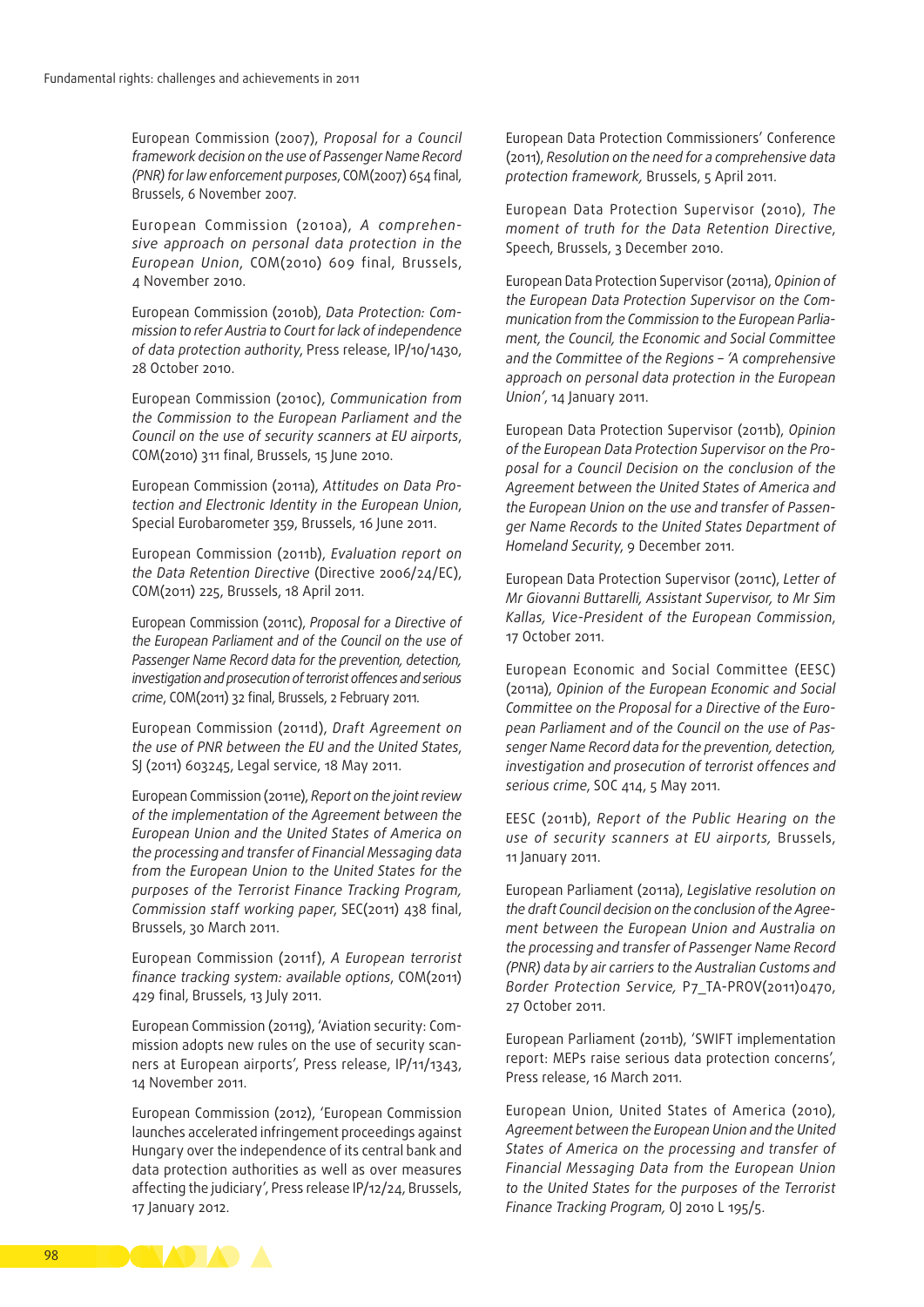Europol Joint Supervisory Body (2011), *US and EU agree‑ ment on exchanging personal data for the purposes of the Terrorist Finance Tracking Program (the TFTP Agree‑ ment) – first inspection performed by the Europol Joint Supervisory Body (JSB) raises serious concerns about compliance with data protection principles*, Press release, Brussels, 2 March 2011.

France, Boulogne‑Billancourt Industrial Tribunal, 19 November 2010, *Mme. B. v. SAS Alten Sir*.

France, Boulogne‑Billancourt Industrial Tribunal, 19 November 2010, *Mme. S. v. SAS Alten Sir.*

France, Data Protection Agency (*Commission nationale de l'informatique et des libertés*, CNIL) (2011), *Délibéra‑ tion n° 2011-048 du 17 février 2011 portant avis sur un projet d'arrêté modifiant l'arrêté du 28 janvier 2009 pris pour l'application de l'article 7 de la loi n° 2006-64 du 23 janvier 2006 et visant à proroger l'expérimentation du « fichier des passagers aériens » (FPA) jusqu'au 31 décembre 2011 (demande d'avis n° 1183168V2)* CNIX1108803X, 31 March 2011.

France, Le Fur (2010), *Written question No. 91193 from M. Marc Le Fur to the Minister of the Interior, Overseas Departments and local authorities, 19 October 2010, answer of the Minister of the Interior, Overseas Depart‑ ments and local authorities*, available at: [http://ques‑](http://questions.assemblee-nationale.fr/q13/13-91193QE.htm) [tions.assemblee‑nationale.fr/q13/13-91193QE.htm.](http://questions.assemblee-nationale.fr/q13/13-91193QE.htm)

Germany, Data Protection Commissioner Schleswig‑Hol‑ stein (*Landesdatenschutzbeauftragte Schleswig‑Holstein*) (2010), *Sicherheits- und Datenschutzziele miteinander in Einklang bringen*, Interview, 17 September 2010.

Germany, German Constitutional Court (*Bundesver‑ fassungsgericht*), BVerfG*, 1 BvR 256/08 vom 2.3.2010*, 2 March 2010.

Germany, German Federal Commissioner on Data Protection and Freedom of Information (*Bundes‑ beauftragter für den Datenschutz und die Informations‑ freiheit*) (2011), Annual Report 2009/10.

Germany, Ministry of the Interior (*Bundesministerium des Innern*) (2011a), *Studie des BKA bekräftigt Notwen‑ digkeit von Mindestspeicherfristen*.

Germany, Ministry of the Interior (*Bundesministerium*  des Innern) (2011b), 'Körperscanner im Test: Leistungsfähig, aber noch nicht flächendeckend einsetzbar', Press release, 31 August 2011.

International Conference of Data Protection and Privacy Commissioners (2010), Resolution calling for the organisation of an intergovernmental conference with a view to developing a binding international instrument on privacy and the protection of personal data, 32nd International Conference of Data Protection and Privacy Commissioners Jerusalem, Israel 27–29 October 2010.

Italy, National Body for Civil Aviation (*Autorità per l'Aviazione Civile*) (2010), 'In ENAC riunione cisa sui security scanner (body scanner): terminate prima fase sperimentazione senza risultati attesi', Press release, 19 December 2010.

Italy, National Body for Civil Aviation (*Autorità per l'Aviazione Civile*) (2011), 'Messa a punto dei security scanner L3 provision sugli aeroporti di Roma Fiumicino e Milano Malpensa', Press release, 9 May 2011.

Le Monde (2011a), 'Can you insult your boss on Facebook?', 10 March 2011.

Le Monde (2011b), 'Facebook proposes to organise lists of friends', 14 September 2011.

Lithuania, Committee on European Affairs of the Seimas (*Lietuvos Respublikos Seimo Europos reikalų komitetas*) (2011), *Komiteto Išvados*, 2011.

Max-Planck-Institut für Ausländisches und Internationales Strafrecht (2012), *Rechtswirklichkeit der Auskunftserteilung über Telekommunikationsverbind‑ ungsdaten nach §§ 100g, 100h StPO*, Forschungsbe‑ richt im Auftrag des Bundesministeriums der Justiz, 27 January 2012.

Netherlands, Senate (*Eerste Kamer der Staten‑ Generaal*) (2011a), *E110022 - Evaluatierapport over de dataretentierichtlijn*.

Netherlands, Senate (*Eerste Kamer der Staten‑Gener‑ aal*) (2011b), *Korte aantekeningen*, 5 July 2011.

Norway, Data Inspection Board (2011), *Facebook's Response to Questions from the Data Inspectorate of Norway, September 2011*.

Organisation of Economic Co-operation and Development (OECD) (2011a), *The Evolving Privacy Landscape: 30 Years After the OECD Privacy Guidelines*, OECD Digital Economy Papers No. 176, 6 April 2011.

OECD (2011b), Christopher Kuner, *Regulation of transborder data flows under data protection and privacy laws*, OECD Digital Economy Paper No. 187, 8 December 2011.

Portugal, Data Protection Authority (*Comissão Nacional de Protecção de Dados*) (2011), Parecer No. 39, 9 May 2011.

Regulation (EC) No. 460/2004 of the European Parliament and of the Council establishing the European Network and Information Security Agency, OJ 2004 L 77.

Regulation (EC) No. 767/2008 of the European Parliament and of the Council of 9 July 2008 concerning the Visa Information System (VIS) and the exchange of data between Member States on short-stay visas (VIS Regulation) OJ 2008 L 218.

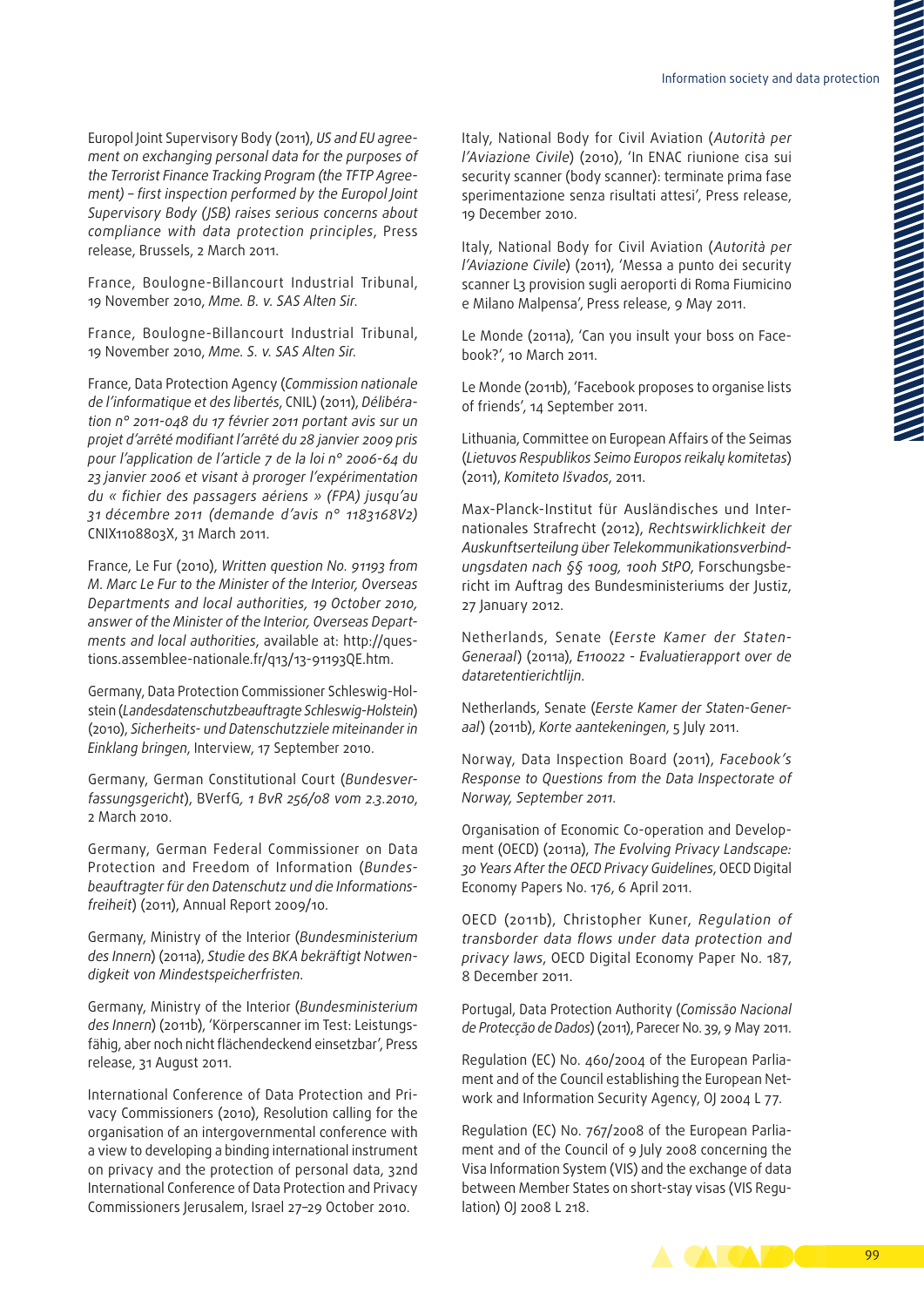Regulation (EU) No. 1077/2011 of the European Parliament and of the Council establishing a European Agency for the operational management of large‑scale IT systems in the area of freedom, security and justice, OJ 2011 L 286.

Romania, Constitutional Court of Romania, decision No. 1258, 8 October 2009.

Romania, Senate of the Romanian Parliament (2011), *Reasoned Opinion on the Proposal for a Directive of the European Parliament and of the Council on the use of Passenger Name Record data for the prevention, detec‑ tion, investigation and prosecution of terrorist offences and serious crime (COM(2011) 32 final)*, 6 April 2011.

Slovenia, Ministry of the Interior (*Ministrstvo za notranje zadeve*) (2010), 'State Secretary Goran Klemenčič Attends Informal Meeting of Justice and Home Affairs Council in Toledo', Press release, 21 January 2010.

Slovenia, Information Commissioner (*Informacijski pooblaščenec*) (2011), Interview with a representative, 7 October 2011.

Spain, Spanish Data Protection Agency (*Agencia Espa‑ ñola de Protección de Datos*) (2011), *Memoria 2010*, AEPD, 2011.

Sweden, Committee of Justice, Swedish parliament (2010), *Proposals for parliamentary resolution on the use of body scanners at EU airports* (2010/11:JuU4), 23 November 2010.

Sweden, Government Offices of Sweden (*Regerings‑ kansliet*) (2010), *Lagring av trafikuppgifter för brotts‑ bekämpande ändamål – genomförande av direktiv*, Prop. 2010/11:46 2006/24/EG.

Sweden, Data Inspection Board (*Datainspek‑ tion*) (2011), *Facebook svarar de nordiska länderna*, 20 September 2011.

United Kingdom, House of Lords (2011), *The United Kingdom Opt‑in to the Passenger Name Record Direc‑ tive,* European Union Committee, 11th Report of Session 2010–11, HL Paper 113, The Stationery Office, London, 11 March 2011.

United Kingdom, Home Office (2011a), *The UK's Opt‑in to Council Decision to Sign and Conclude the EU‑Australia PNR Agreement*, Written Ministerial Statement, 5 September 2011.

United Kingdom, Home Office (2011b), 'EU Directive on Passenger Name Records', Press release, London, 10 May 2011.

United Kingdom, European Scrutiny Committee (2011c), *Terrorist Finance Tracking Systems*, London, 20 September 2011.